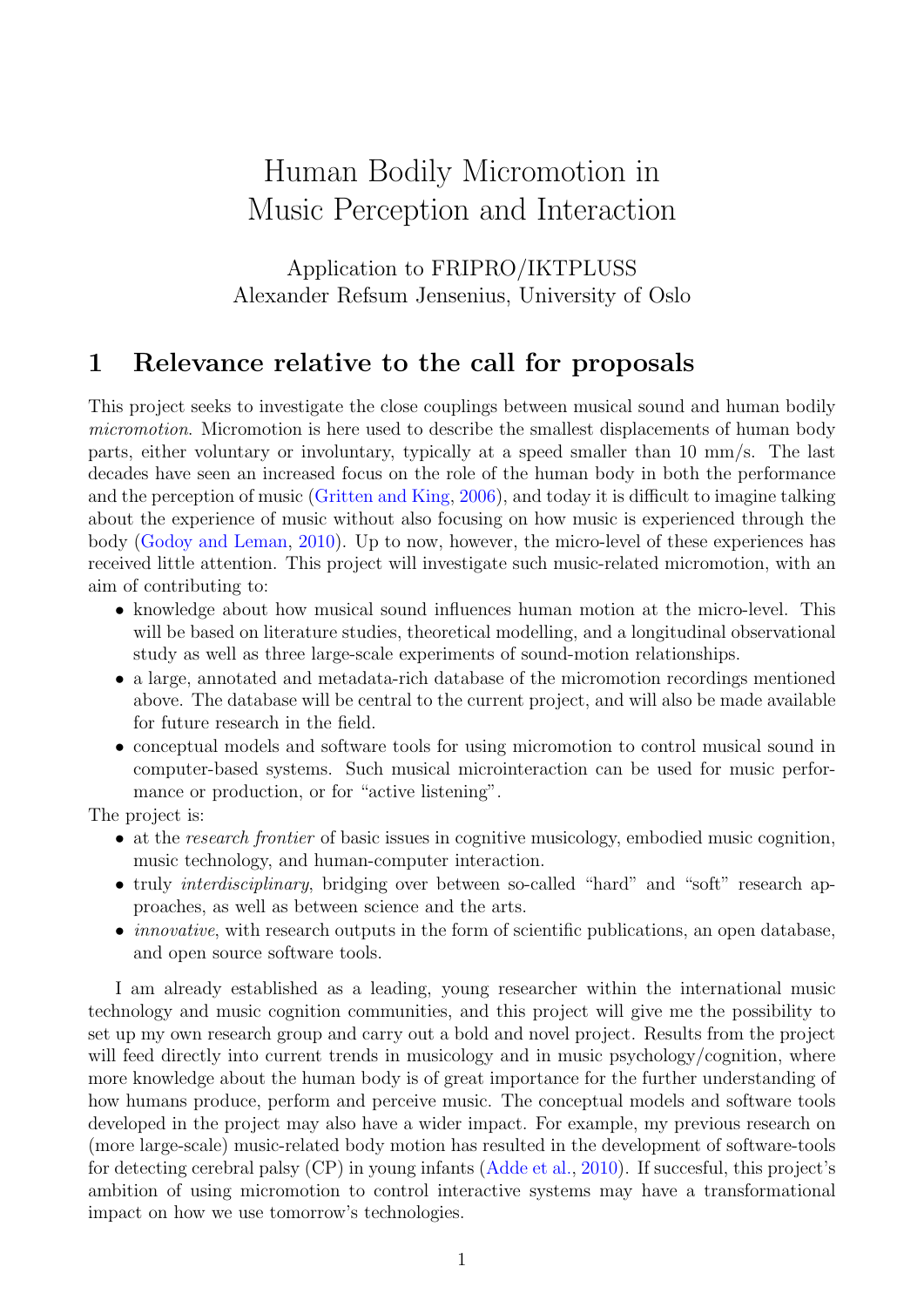# 2 Aspects relating to the research project

### 2.1 Background and status of knowledge

Try to sit still for a couple of minutes. . .What did you observe? Did you notice the small motion happening in various parts of your body? Did you notice the rhythmic patterns of your breathing, pulse and postural adjustments? Most such microactions are produced unintentionally and are so small that they are not easily observed by others. But the "invisibility" of such microactions does not mean that they do not affect us and those around us. I believe that nuance and expressivity in music to a great extent are conveyed and experienced through micromotion.

The underlying premise for this project is built on the idea that bodily motion is integral to both the performance and the perception of music. While this may seem obvious, it is only in the last decades that music researchers have started to study music from an embodied perspective [\(Leman,](#page-9-3) [2008\)](#page-9-3), and there are still many unanswered research questions. My own contributions to the field include a series of observational studies of people's spontaneous motion to music, including that of "air piano" performance, "sound tracing" and "free dance" to music [\(Jensenius,](#page-9-4) [2008\)](#page-9-4). Based on these studies I have been able to present a more thorough classification scheme of music-related motion, including the four main types: sound-producing, sound-facilitating, sound-accompanying, and communicative [\(Jensenius et al.,](#page-9-5) [2010\)](#page-9-5). Alongside this theoretical development, I have also contributed with a set of video-based analysis methods and tools for studying music-related body motion systematically [\(Jensenius,](#page-9-6) [2013\)](#page-9-6).

Towards micromotion Having studied music-related motion for ten years, it has become clear to me that most research projects in the field are generally limited to actions that are large and intentional. Music performance is rife with examples of intentional, micro-level interaction, such as the minute actions found in the mouth of wind performers, or in the fingering of string players. But such micromotion has mainly been studied from a sound-producing and acoustic perspective rather than a perceptual one. Even studies of performer's unintentional motion, such as the "ancillary" motion of clarinetists [\(Wanderley et al.,](#page-9-7) [2005\)](#page-9-7), have primarily focused on medium to large-scale motion, rather than the micro-level. This is puzzling, given that it is well documented that the "invisibility" of micromotion is at the core of how we perceive others [\(Ekman and Friesen,](#page-9-8) [1969\)](#page-9-8). So what if we dispense with all motion larger than, say, 10  $\text{mm/s}$ ? What are we dealing with then?

Exploring standstill In 2012 I carried out a pilot study on music-related micromotion together with dancer-choreographer Kari Anne Vadstensvik Bjerkestrand, in which we explored the act of standing still in silence for ten minutes at a time, what is sometimes referred to as a "human pendulum" [\(Collins and De Luca,](#page-9-9) [1994\)](#page-9-9). The experience of standing consciously still for such a long time is overwhelming. Not only does one's own micromotion become apparent, such as swaying, shifting of weight, breathing and heart beats, but it is also easy to see and relate to other people's spontaneous micromotion [\(Jensenius and Bjerkestrand,](#page-9-10) [2012\)](#page-9-10).

Based on the findings in the pilot study, I continued the exploration of micromotion in the scientific-artistic research project  $Sverm$ ,<sup>[1](#page-1-0)</sup> where two musicians, two dancer-choreographers and one scenographer were recruited. Here we employed the same observation strategy as tested earlier, standing still together on the floor for 10 minutes at a time (Figure [1\)](#page-2-0). Using a state-of-the-art motion capture system to quantify our motion, we found an average quantity of motion (QoM) of around 6.5 mm/s for a head marker of a person standing still [\(Jensenius](#page-9-11) [et al.,](#page-9-11) [2014\)](#page-9-11). We also found that the QoM values remained remarkably linear over time for

<span id="page-1-0"></span><sup>1</sup><http://www.fourms.uio.no/projects/sverm/>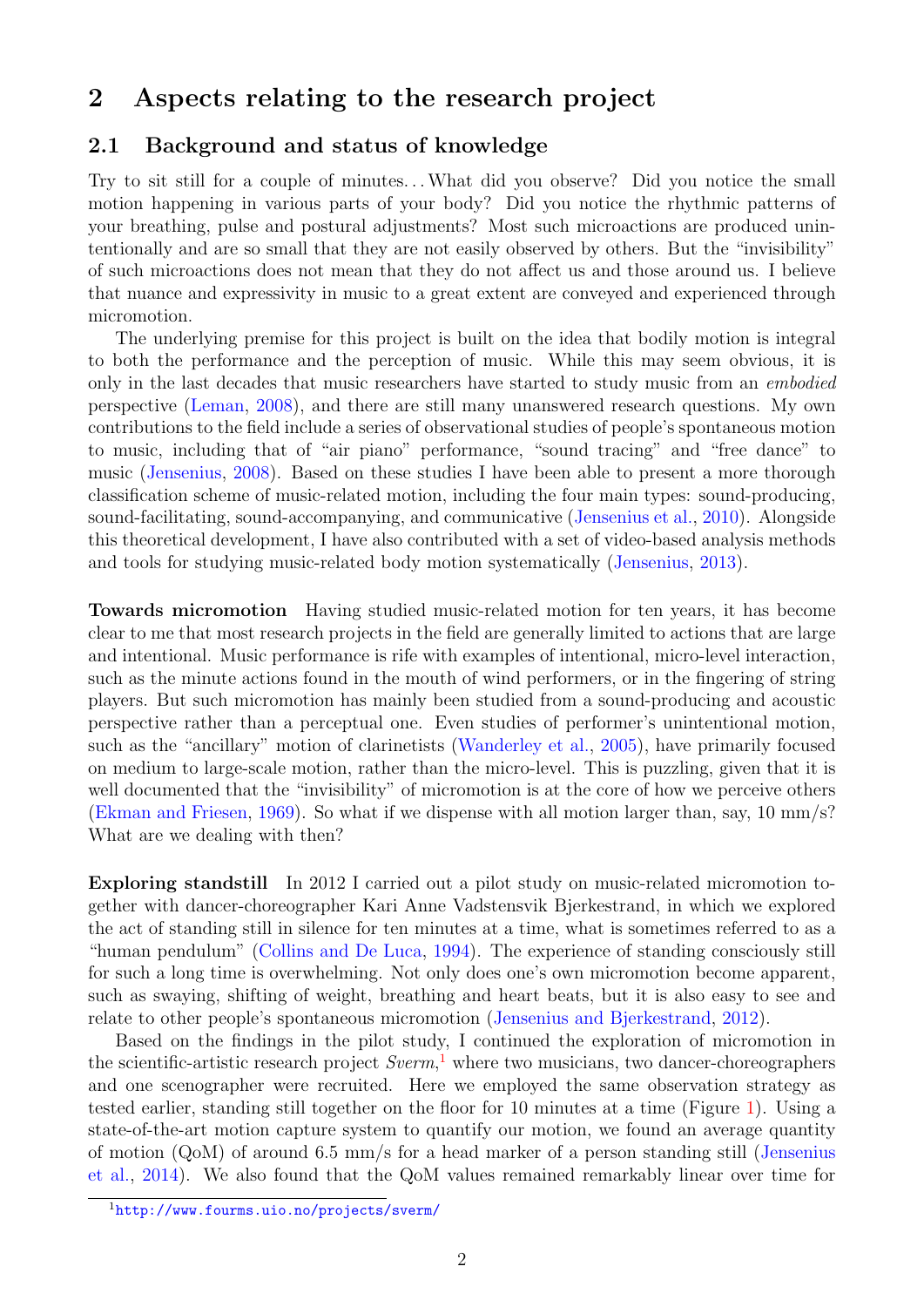each person for each recording, and that they were also very consistent for each person across recording sessions.

More careful analysis of the data revealed clear person-specific patterns in the data sets, such as seen in Figure [2.](#page-2-1) Here we could identify (at least) three levels of periodic motion: (a) quasi-random motion happening on a millisecond scale, probably caused by the ankles working to keep the body in balance [\(Loram and Lakie,](#page-9-12) [2002\)](#page-9-12), (b) periodic motion at intervals of approximately five to ten seconds corresponding to our respiratory patterns, (c) "spikes" every two to three minutes that were presumably explained by postural adjustments. All in all, the patterns that emerged from the recordings were not as random as we expected, but rather were individually systematic to such an extent that we could identify a person through the plots.

<span id="page-2-0"></span>

Figure 1: Picture from a standstill session in the Sverm project. Reflective motion capture markers can be seen on the heads of each person.



<span id="page-2-1"></span>Figure 2: Normalised vertical position of the head marker of a person standing still.

Towards music-related micromotion It is well known that musical sound can induce both motion and emotion in humans [\(Leman,](#page-9-3) [2008\)](#page-9-3). One example is that of rhythmic entrainment, meaning that two or more independent rhythmic processes may synchronise with each other [\(Pikovsky et al.,](#page-9-13) [2003\)](#page-9-13). Such entrainment has been shown to exist at multiple levels in music performance [\(Clayton,](#page-9-14) [2005\)](#page-9-14), most likely based on the experience of both the individual pulses and the metrical structure in the rhythm [\(Large,](#page-9-15) [2000\)](#page-9-15). Similarly, studies of human walking have shown a preference for a frequency of two steps per second  $(2 \text{ Hz})$ , independent of gender, age, height, weight, or body mass index [\(MacDougall,](#page-9-16) [2005\)](#page-9-16). These findings coincide well with studies on the perception of musical rhythm, indicating a clear preference for musical tempi of two beats per second (120–125 bpm) [\(Moelants,](#page-9-17) [2002\)](#page-9-17), and that the preferred tempo of dance music is a little faster (125–130 bpm) [\(Moelants,](#page-9-18) [2008\)](#page-9-18). These studies, however, are based on voluntary and large-scale motion. Would we be able to find evidence of similar types of periodicities or entrainment in micromotion recordings of people standing still?

To test this, I have conducted two informal experiments, each camouflaged under the heading "Norwegian Championship of Standstill," so as to recruit a large amount of people. For each of the experiments around 100 people stood still for six minutes, three minutes in silence and three minutes with music. Since these were only informal experiments we have not published the results, but the preliminary analysis does support, to some extent, the hypothesis that our involuntary micromotion will synchronise with musical features. However, controlled, full-scale experiments are needed to properly validate these findings, and to find out which musical features influence different types of micromotion. This is what this project is about.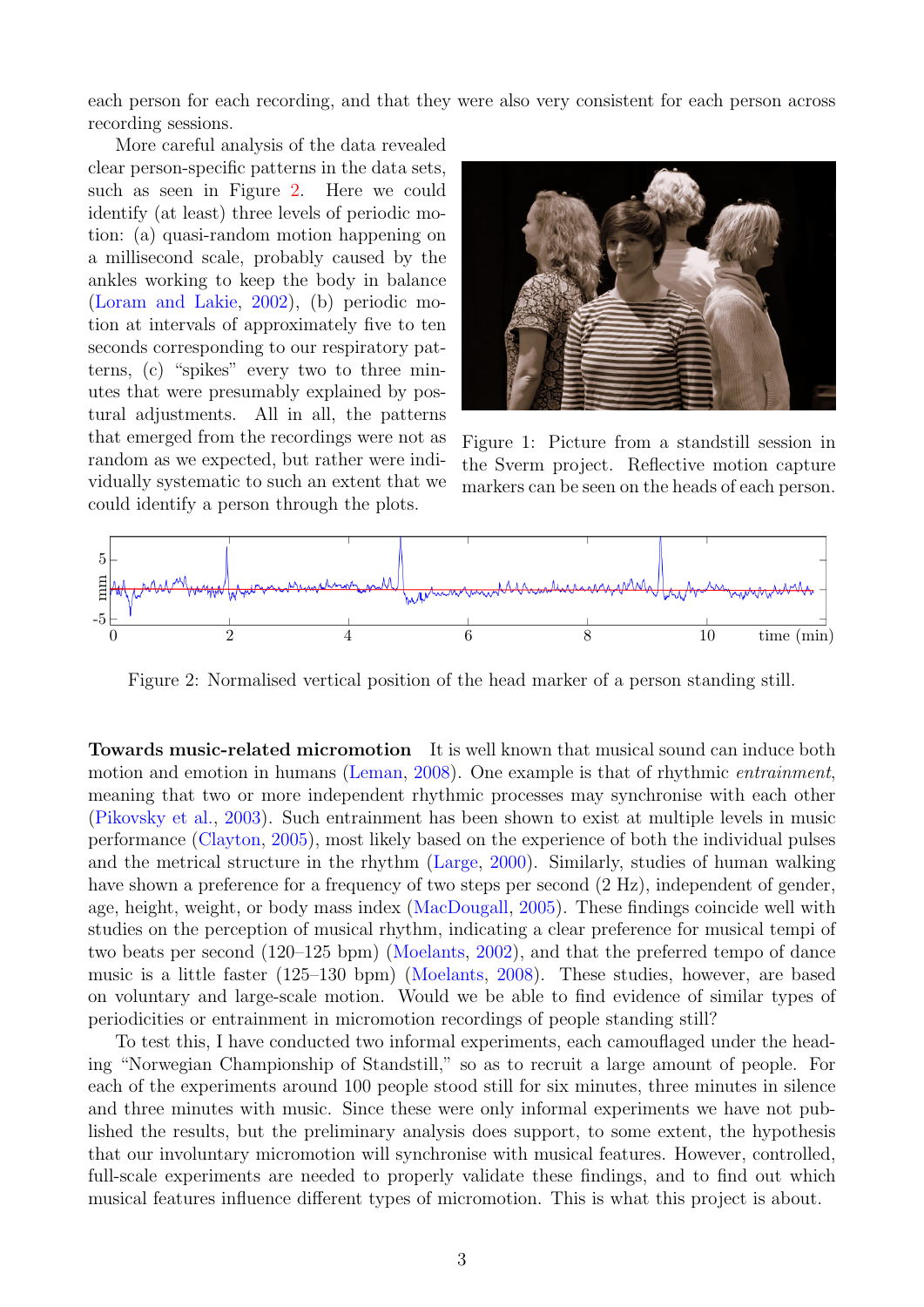Microinteraction In addition to understanding how musical sound influences micromotion, I am also interested in the opposite: exploring how micromotion can be used to control sound in interactive music systems. The last years we have seen a gradual shift in human-computer interaction from keyboard-based devices to touch-screens, and further to so-called "gestural" controllers. However, current gestural controllers mainly focus on large-scale body motion, such as waving the hand in the air. If we manage to understand micromotion better, both voluntary and involuntary, we might finally get closer to affective systems that adapt to a person's emotional state [\(Picard,](#page-9-19) [1997\)](#page-9-19).

One could envisage such microinteraction as limited by technological constraints. But technologies for capturing micromotion are available, implying the problem is more of a conceptual one. In the above-mentioned Sverm project we explored musical microinteraction briefly. During a set of music/dance performances, the dancers' and musicians' microactions were sonified by mapping realtime motion tracking data to different types of computer-based sound synthesis techniques [\(Jensenius,](#page-9-20) [2015\)](#page-9-20). In the current project I am interested in building on this proof-of-concept when developing a set of motion–sound models and related software tools for interactive musical applications. Since this project is primarily focused on exploring and explaining fundamental questions about human cognition and behaviour, the developed models and software tools will be of a prototype nature. But the further development of microinteraction could open for more engaging and interactive entertainment systems, as well as tools for use in clinical music therapy [\(Thaut,](#page-9-21) [2005\)](#page-9-21), and for various types of audio-biofeedback to correct postural sway [\(Chiari et al.,](#page-9-22) [2005\)](#page-9-22) or balancing [\(Varni et al.,](#page-9-23) [2007\)](#page-9-23).

#### 2.2 Approaches, hypotheses and choice of method

#### Research questions

The fundamental research question of this project is:

• What are the relationships between musical sound and the human bodily micromotion of music perceivers<sup>[2](#page-3-0)</sup>?

A number of sub-questions arise from this:

- What types of sub-categories of music-related micromotion exist?
- How does musical sound influence the micromotion of perceivers? How do different musical features (such as melody, harmony, rhythm, timbre, loudness, spatialisation) come into play?
- How can micromotion be exploited in musical microinteraction, that is, in interactive, computer-based systems intended for producing/performing/experiencing music?

The project is organised in four work packages (WPs), which will be described more thoroughly in the following sections. Figure [3](#page-4-0) shows a sketch of how the WPs and their outcomes are interrelated.

WP1: Theoretical development and modelling As a basis for the other empirically and practically oriented WPs, WP1 will focus on the development of a theoretical understanding of music-related micromotion in perceivers, and how such micromotion can be influenced by (musical) sound. This work will draw on a broad range of literature from the humanities, social and natural sciences, and will also continuously incorporate findings from the empirical work

<span id="page-3-0"></span><sup>&</sup>lt;sup>2</sup>Perceiver is here used to emphasize that music perception/cognition is inherently multimodal within an embodied cognitive perspective. Hence, it does not make sense to talk about a listener in such a context, since the act of listening to music is only one part of the larger, multimodal experience.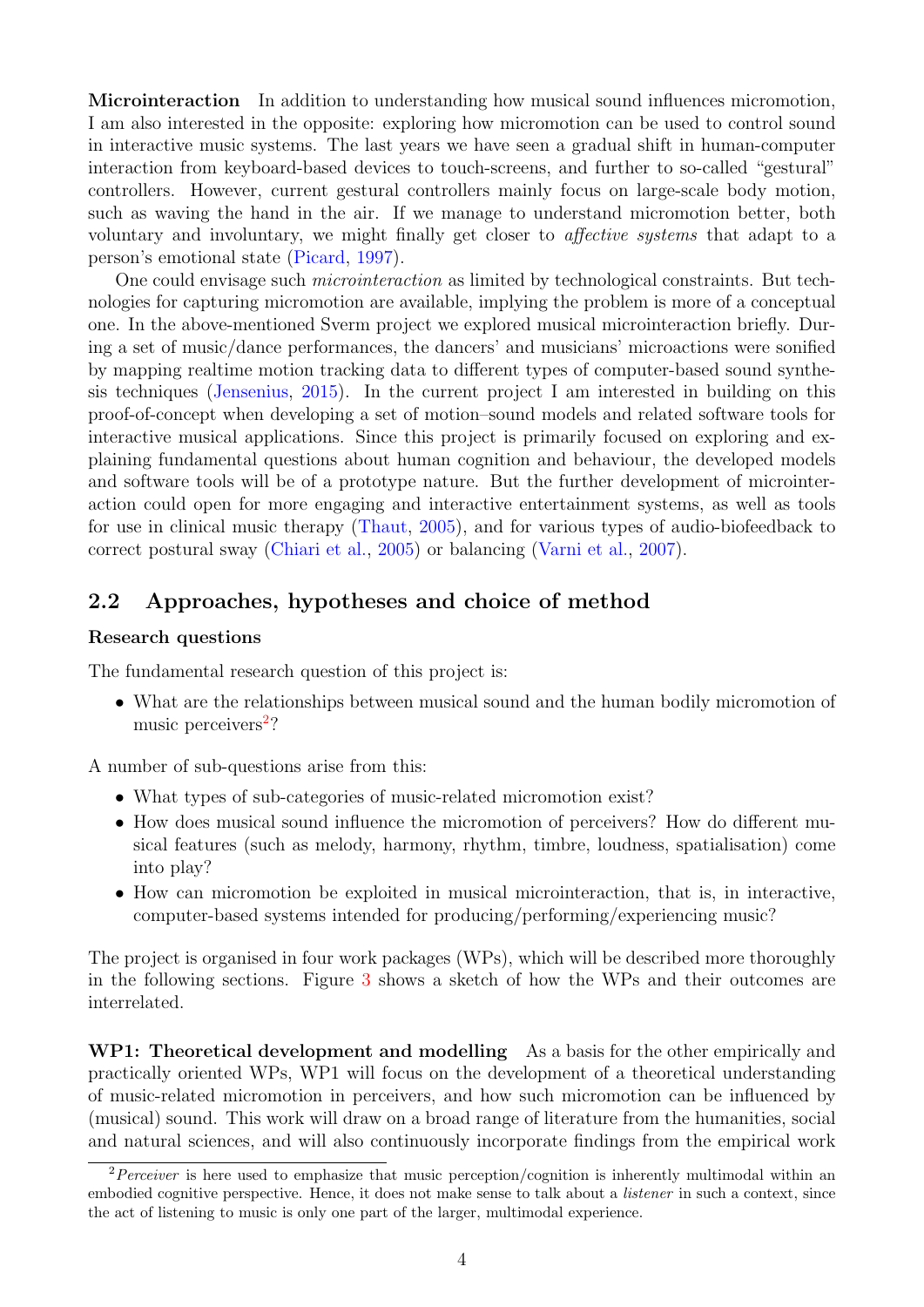

<span id="page-4-0"></span>Figure 3: Sketch of how the work packages and outcomes interact.

packages in the project. We will create a classification of different types of micromotion starting from the functional categories of music-related motion I have already proposed [\(Jensenius et al.,](#page-9-5) [2010\)](#page-9-5). We will also create a theoretical framework of relationships between sound features and micromotion features building on the proof-of-concepts developed in the Sverm project [\(Jensenius,](#page-9-20) [2015\)](#page-9-20).

- Responsible: As project leader, I will be responsible for the development of the theoretical foundations in the project, in close collaboration with the other members of the group.
- Methods: Literature studies and theoretical modelling.
- Results: Publications, including one monograph. Conceptual models of sound–motion and motion–sound relationships to be used in the other WPs.

WP2: Longitudinal study of sound–motion relationships This work package will run throughout the whole project, and will be carried out by all the project members and guests. The idea is to use these sessions as a test-bed for studying how different types of sonic stimuli influence micromotion, focusing on testing different types of sound material: (a) silence, (b) nonmusical sound (environmental, noise and periodic sounds), and (c) musical sound. The latter will include music of all genres, with a focus on testing out how various features (such as melody, harmony, rhythm, timbre, loudness, spatialisation) influence our micromotion. Gathering such a large collection of micromotion recordings will also be of importance for the development of adequate visualisation and analysis methods.

- Responsible: The PhD student in music psychology will be responsible for the data collection and analysis. All members will participate in the study.
- Methods: A multi-method approach will be taken, based on statistical analysis of motion capture recordings and sound features [\(Burger and Toiviainen,](#page-9-24) [2013\)](#page-9-24). We also plan to use functional data analysis to allow for more large-scale comparisons of motion and sound curves [\(Ramsay and Silverman,](#page-9-25) [2005\)](#page-9-25). The quantiative analyses will be seen in comparison to qualitative analyses of the subjective notes taken after sessions, and discussions between the participants.
- Results: Publications. Database of micromotion recordings. Input to the conceptual models developed in WP1.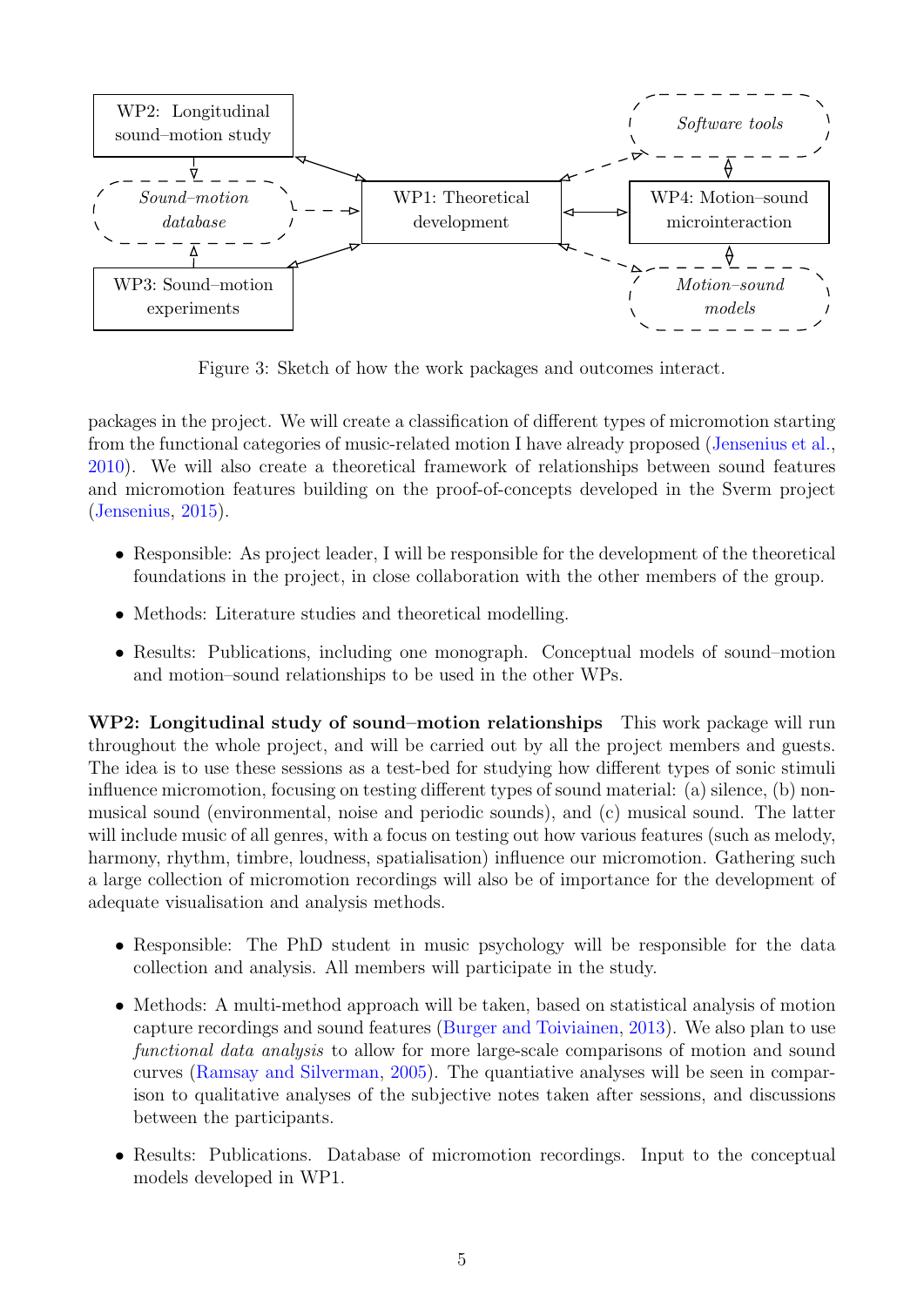WP3: Experiments on sound–motion relationships Based on the results from WP2, we will carry out one large-scale experiment each year. Here the idea is to systematically test out the sound–motion models developed in WP1 and WP2 on groups of at least one hundred subjects, ensuring a wide gender and age distribution, as well as subjects with different levels of music/dance training.

- Responsible: The PhD fellow in music psychology will be responsible for the data collection and analysis. All members will assist in running the experiments and carry out the analyses.
- Methods: The same methods will be used as for WP2, but with more focus on machinelearning techniques to allow for large-scale comparisons [\(Nymoen et al.,](#page-9-26) [2013\)](#page-9-26).
- Results: Publications. Database of micromotion recordings. Input to the conceptual models developed in WP1.

WP4: Experiments on musical microinteraction Based on the knowledge gained from the other WPs, we will develop a set of prototypes and carry out validation experiments on how micromotion might be used to control musical sound in realtime applications. Here the aim is to systematically explore the level of control that it is possible to achieve through microinteraction, both spatially (how small?) and temporally (how short?). An important aim is to test out interaction on the boundary between intentional and unintentional (voluntary and involuntary) micromotion. We will also define a set of mappings between micromotion and (musical) sound that are so reliable and repeatable that they can be used in interactive systems for both artistic and clinical applications.

- Responsible: The postdoctoral fellow in music technology will be responsible for the development and validation. All members will take part in testing and discussion of the prototypes.
- Methods: Prototyping will be based on both state-of-the-art motion capture systems (Qualisys, Xsens) and more affordable systems (Wii, Kinect, Myo) that are available in the fourMs lab at University of Oslo. Motion–sound mappings will be developed in relevant realtime environments (Max, PureData, Python), with the aim to develop open, flexible and portable code.
- Results: Publications. Software toolboxes/packages. Prototypes of musical microinteraction to be used for artistic and clinical usage.

# 3 The project plan, project management, organisation and cooperation

**Project plan** — is outlined in the application form.

Organisation The project will consist of the following members:

• Alexander Refsum Jensenius. Project leader and principal investigator. I will manage the project, supervise the fellows/students, and be involved in all research tasks.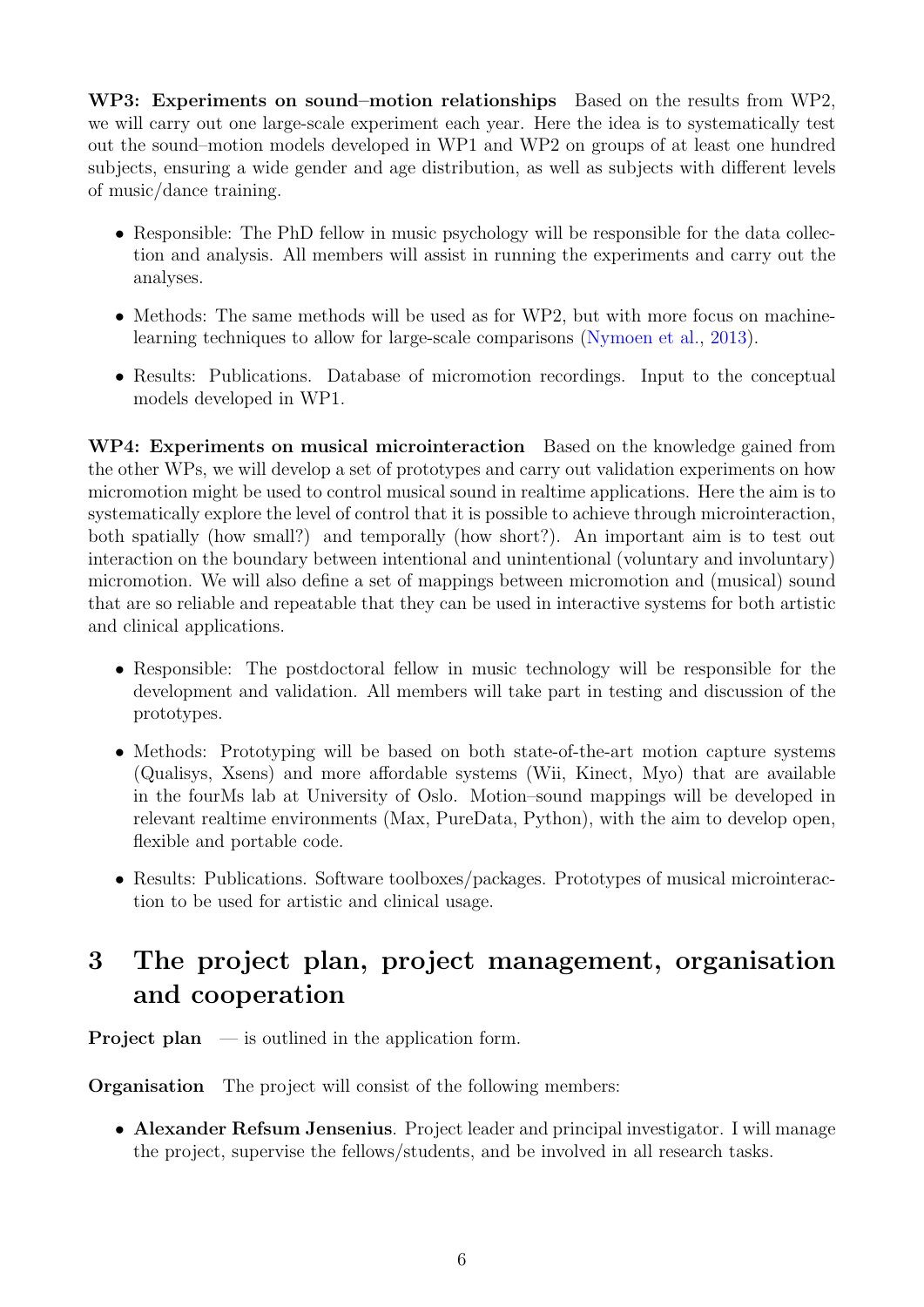- PhD fellow in music psychology. The aim is to recruit a musically interested psychology student or a music student with knowledge of music cognition and statistical analysis. This researcher will be responsible for WP2 and WP3, so a thorough knowledge of experimental methods will be emphasised in the recruitment process.
- Postdoctoral fellow in music technology. The aim is to recruit a musically interested informatics or computer science researcher, or a music(ology) researcher with specialisation in music technology. The recruitment will be based on finding an experienced and independent researcher with broad development skills.
- Research assistants. Two part-time research assistants will be recruited, each for twoyear periods, to help with all parts of the project. This includes search for literature, assistance with running experiments, keeping track of recordings for the database, and organising seminars.
- Master's students. A group of master's students will be recruited from the departments of musicology, psychology and informatics in the University of Oslo, for whom I will be either the main supervisor or co-supervise together with relevant colleagues. The students will be included in the research group and participate with sub-projects connected to the different work packages. My experience is that it is beneficial for students to become involved in a real research group, and it is positive for the project to get more people to work on the different sub-projects.

The PhD fellow will follow relevant courses at the University of Oslo (music, informatics, psychology) and will also participate in international PhD training schools (International Summer School in Systematic Musicology, Sound and Music Computing Summer School, etc.). The master's students will follow their local programmes, and will be encouraged to participate in international activities.

Project management The project will be managed by myself as the principal investigator. I have extensive management and leadership experience, not least as being Head of Department since 2013 (ending 2016). The small number of people in the project will make it straightforward to manage, and makes it possible to have weekly meetings and establish a close working relationship within the group.

Feasibility I have extensive experience in all parts of the project, including the theoretical foundations, music-related motion capture/analysis, and technology development. The recruited researchers will each have complementary knowledge. All necessary equipment, infrastructure, and laboratory spaces are readily available and well-functioning, which should further ensure that the project can be carried out as planned.

Local cooperation The project will draw on the excellent local human resources within the fourMs group (Music, Mind, Motion, Machines) at the University of Oslo, including Professor Rolf Inge Godøy (music cognition and theory), Professor Anne Danielsen (rhythm and popular music), Assoc. Professor II Sofia Dahl (musicians' motion), Professor Bruno Laeng (cognitive neuroscience), Researcher Kathrine Frey Frøslie (functional data analysis), and Professor Jim Tørresen (artificial intelligence). The local experts will also assist in recruiting master's students to the project, and help co-supervise them.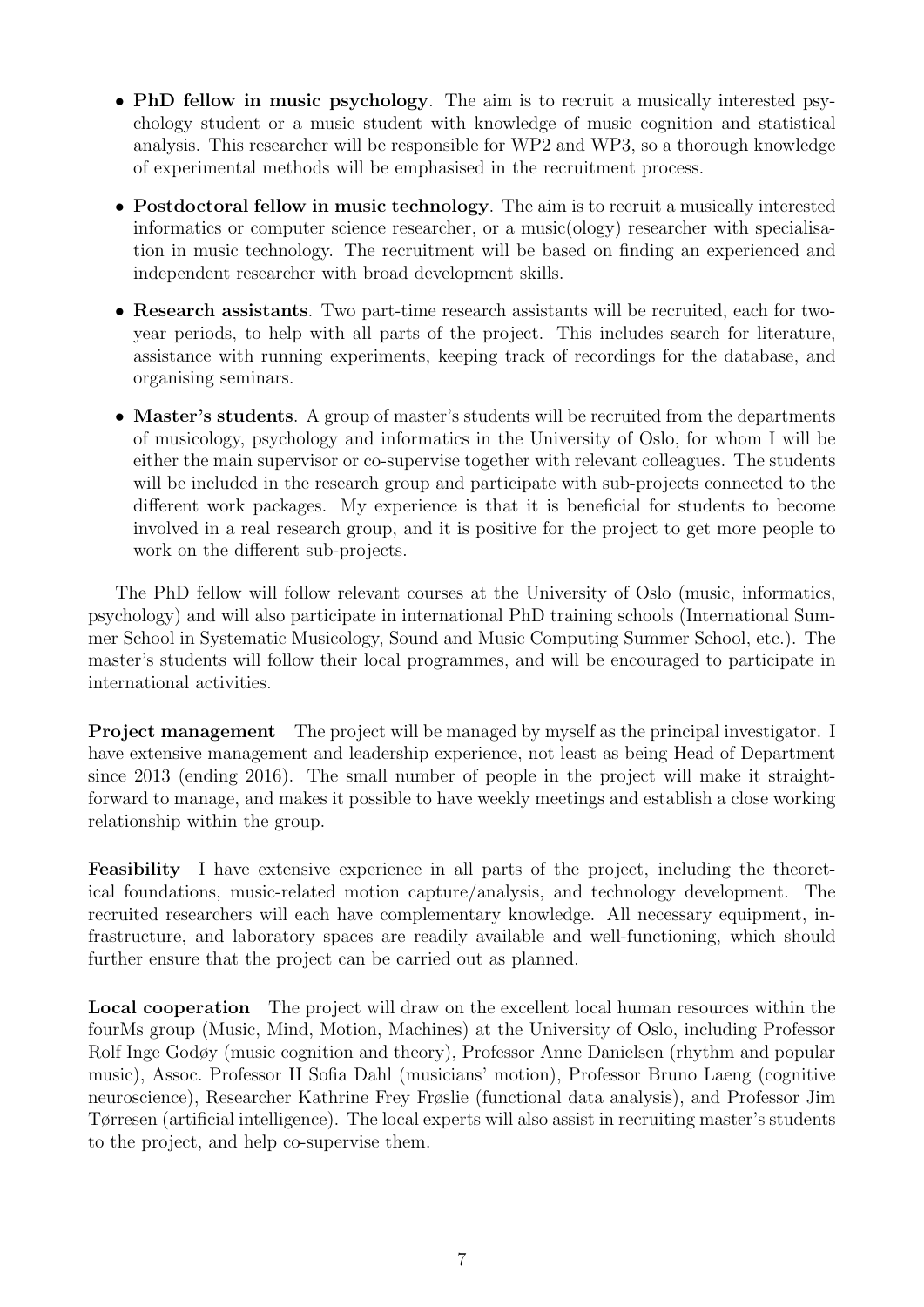National cooperation I will continue to build on the two formal networks I have initiated over the years, one for music technology research and one for interdisciplinary motion studies. These two networks together cover more or less all relevant expertise in the field in Norway. Additionally, I will continue my close connections to the CIMA (Computer-based Infant Movement Assessment) group at St. Olav University Hospital, Trondheim, with whom I have developed motion analysis tools for children and infants with cerebral palsy [\(Adde et al.,](#page-9-27) [2009\)](#page-9-27). On the musical/artistic side, I will also continue my close connections to various professional musicians, including Kjell Tore Innervik (percussion performance), Lisa Dillan (voice performance), and Victoria Johnson (violin performance), as well as dancer-choreographers Kari Anne Bjerkestrand and Maja Roel.

International cooperation I have large, international networks within systematic/cognitive musicology and music technology, and these will be used when needed. For this project, it will be most relevant to draw on the expertise of Professor Petri Toiviainen (University of Jyväskylä) and Assoc. professor Marcelo Wanderley (McGill University), and the aim is to secure both shorter and longer research visits for the fellows/students to these two institutions.

Facilities and Equipment The project will use existing laboratories and equipment available at the University of Oslo (at the Depts. of Musicology, Informatics and Psychology). All of the necessary equipment is available, including state-of-the art motion capture facilities (Qualisys, Xsens), high-resolution/speed video cameras (PointGrey, Unibrain), physiological sensors (MEGA EMG), eye tracking (IView), sound facilities (36.2, 24.6, 12.2 channel Genelec sound systems), and a database/server solution.

**3.1 Budget** — is outlined in the application form.

# 4 Key perspectives and compliance with strategies

### 4.1 Compliance with strategic documents

The proposal fits well with European, national and local strategic plans:

- The European Commission has identified sound and music computing as an emergent field [\(Serra et al.,](#page-9-28) [2007\)](#page-9-28), and has supported several projects that build up to this proposal for example, COST Actions 287–ConGAS and IC0601–SID.
- The Research Council of Norway has supported two projects leading up to this proposal (Musical Gestures 2004–2007, and Sensing Music-related Actions 2008–2012), and has provided considerable funding for motion capture equipment in the fourMs laboratories.
- The University of Oslo has placed interdisciplinarity on the top in its strategic plan, has provided funding for the fourMs laboratories, and secured "runner-up" funding after the fourMs group reached the final round of becoming a Norwegian Centre of Excellence.
- The Department of Musicology has invested substantially in the fourMs laboratories and will continue to support research in this area in the coming years.

### 4.2 Relevance and benefit to society

This project is focused on exploring and contributing knowledge on a so far poorly understood phenomenon, and one that most people relate to in one or more ways. My pilot studies leading up to this project has received a great deal of media attention and coverage in national newspapers, radio and TV, which should attest to a general interest in knowing more about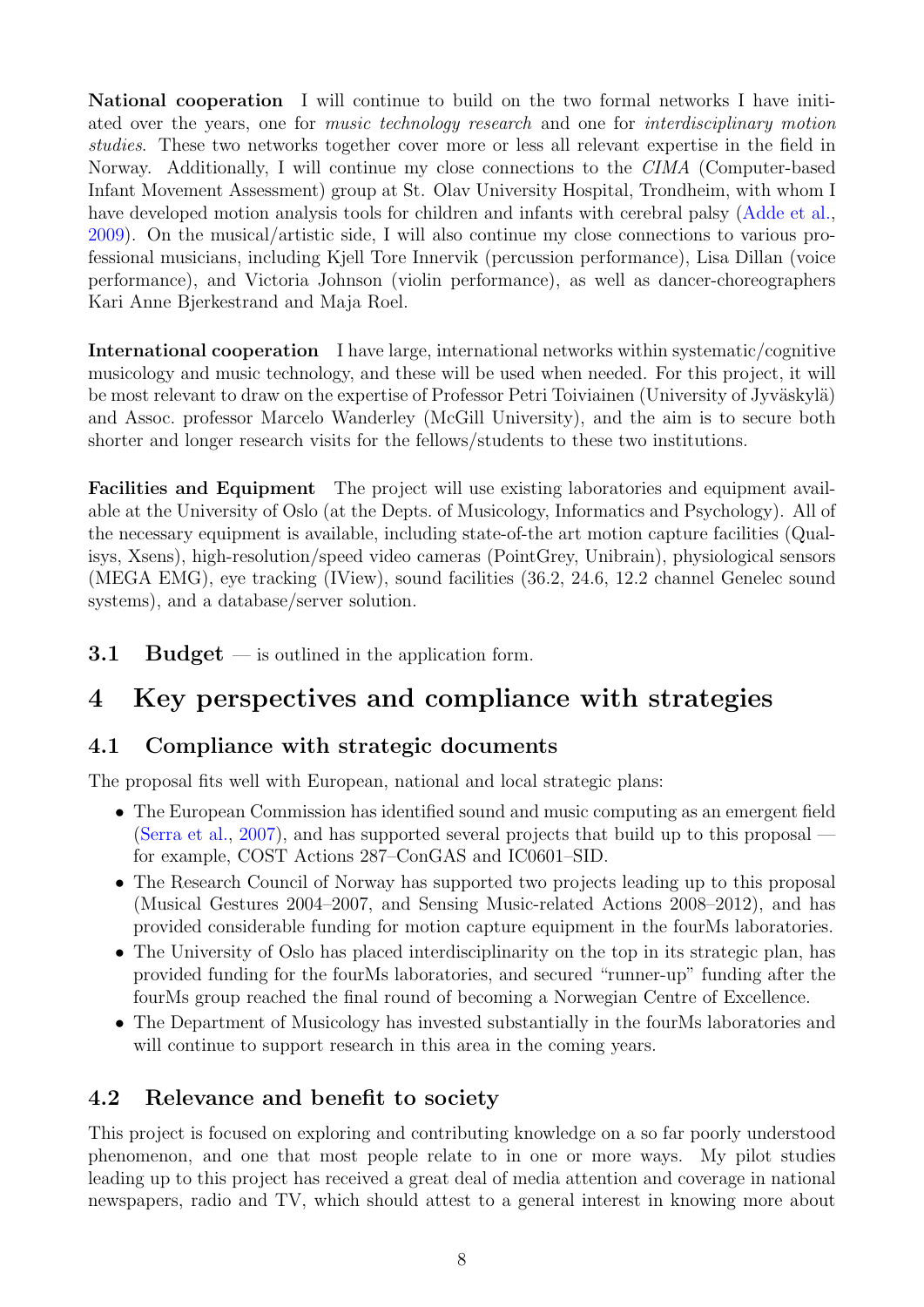the topic. In addition to the knowledge gained from the project, the database of micromotion recordings will be open to new scientific (and possibly artistic) exploration, and will hence be able to lead to new research results in future projects. The software tools and microinteraction models and prototypes may be more directly exploited in education, the arts, in industry and in the society at large. The social implications of improvements in sound and music technologies are potentially very large, and the possibilities of general microinteraction may be even larger.

# 4.3 Environmental impact

There are no known environmental consequences of this research.

# 4.4 Ethical perspectives

Observational studies and experiments will be carried out following the guidelines of the Norwegian Social Science Data Services (NSD). This includes anonymisation of all recordings, and secure storage and handling of recorded data.

# 4.5 Gender Issues

Although gender is not a topic in itself in the project, the research project is relevant for both males and females, and all experiments will be carried out with attention to securing an equal gender balance in the subject groups. I will also strive for obtaining gender balance within the group of recruited fellows/students for the project.

# 5 Dissemination and communication of results

**5.1 Dissemination plan**  $-$  is outlined in the application.

### 5.2 Communication with users

International seminars We intend to host annual seminars with international researchers, and these will be open to the public.

Artistic dissemination This project is growing out of the scientific-artistic project Sverm, in which we used artistic working methods and dissemination techniques. Although this is primarily a scientific project, I still plan to include some artistic outcomes, such as lab concerts, installations in relevant locations (for example during the Ultima contemporary music festival) and at international music technology conferences.

Teaching I will continue to use relevant courses at the Department (Musikk og bevegelse and Musikkognisjon) to teach students about the latest research results, and to recruit students to write term papers and bachelor's/master's theses on topics related to the project.

Publicity I have a good track record of being visible in national mass media, and will continue this in the coming project. The plan is to turn the "Norwegian Championship of Standstill" into an annual event, which is an excellent way of collecting valuable research data at the same time as getting broad media coverage.

**Software** The software developed will be open source and freely available on the web.<sup>[3](#page-8-0)</sup>

<span id="page-8-0"></span><sup>3</sup>http://www.fourms.uio.no/software/